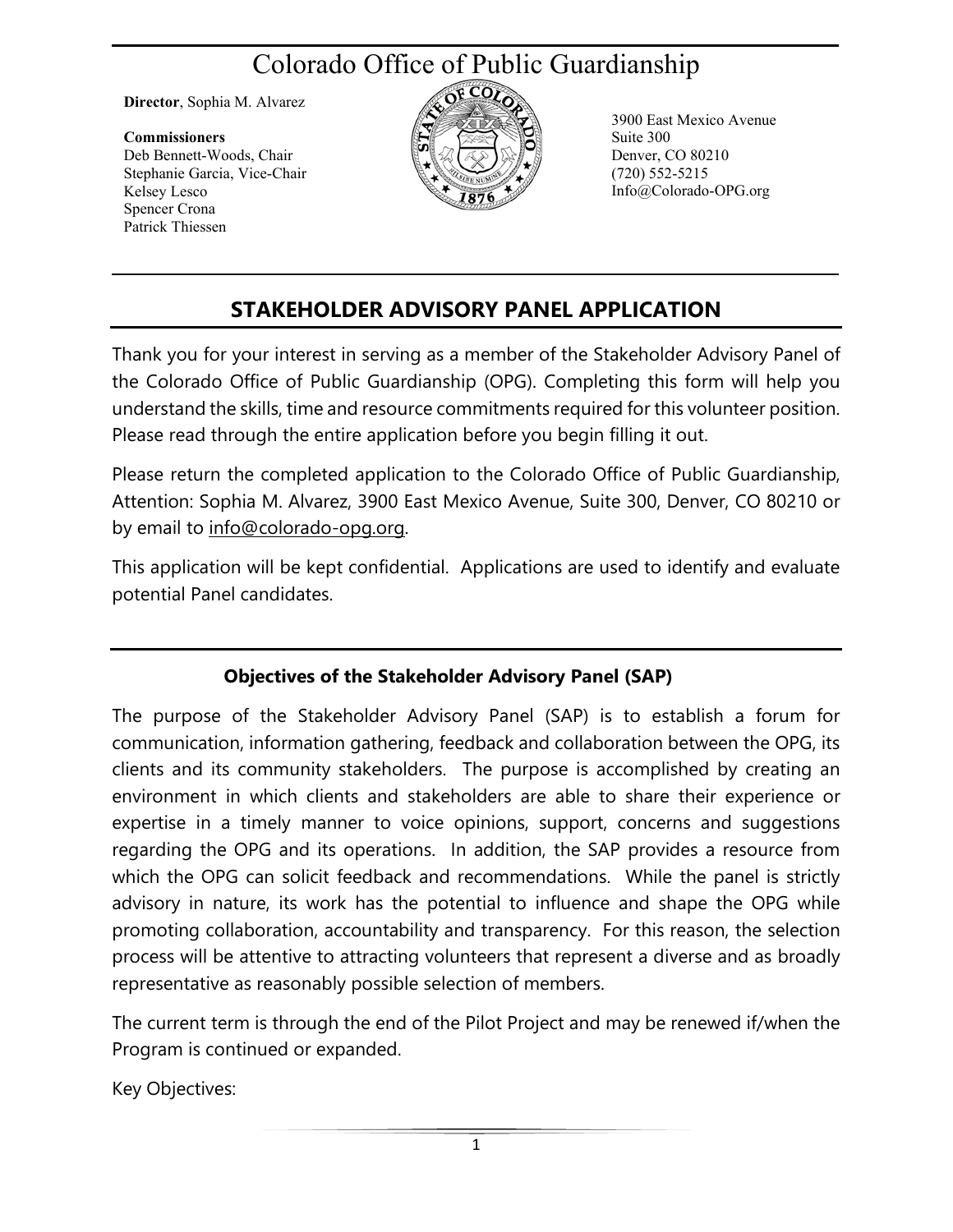- Identify a diverse and representative set of interested stakeholders that are affected by the Colorado OPG and its activities and services.
- Create effective methods of information sharing and ensure regular, appropriate, accessible, and transparent stakeholder consultation.
- Establish a process that provides stakeholders with opportunities to influence CO OPG planning and design.
- Collaborate with governmental and community stakeholders to maximize resources and support continuous improvement of policies and processes.
- Advise or assist with the statutory data collection requirements of the pilot project when possible.
- Guide the OPG to establish and foster respectful, long-lasting and mutually beneficial relationships with stakeholders.

Expectations:

- At minimum, a commitment to quarterly meetings.
- At a minimum, a commitment of one (1) hour, monthly, of work dedicated to the SAP. For example, reviewing emails, documents, phone calls, etc.

#### **PLEASE RETURN FORM TO CO OPG**:

- Info@Colorado-OPG.org
- Fax: 720.552.5215
- 3900 E. Mexico Avenue, Suite 300 Denver, CO 80210